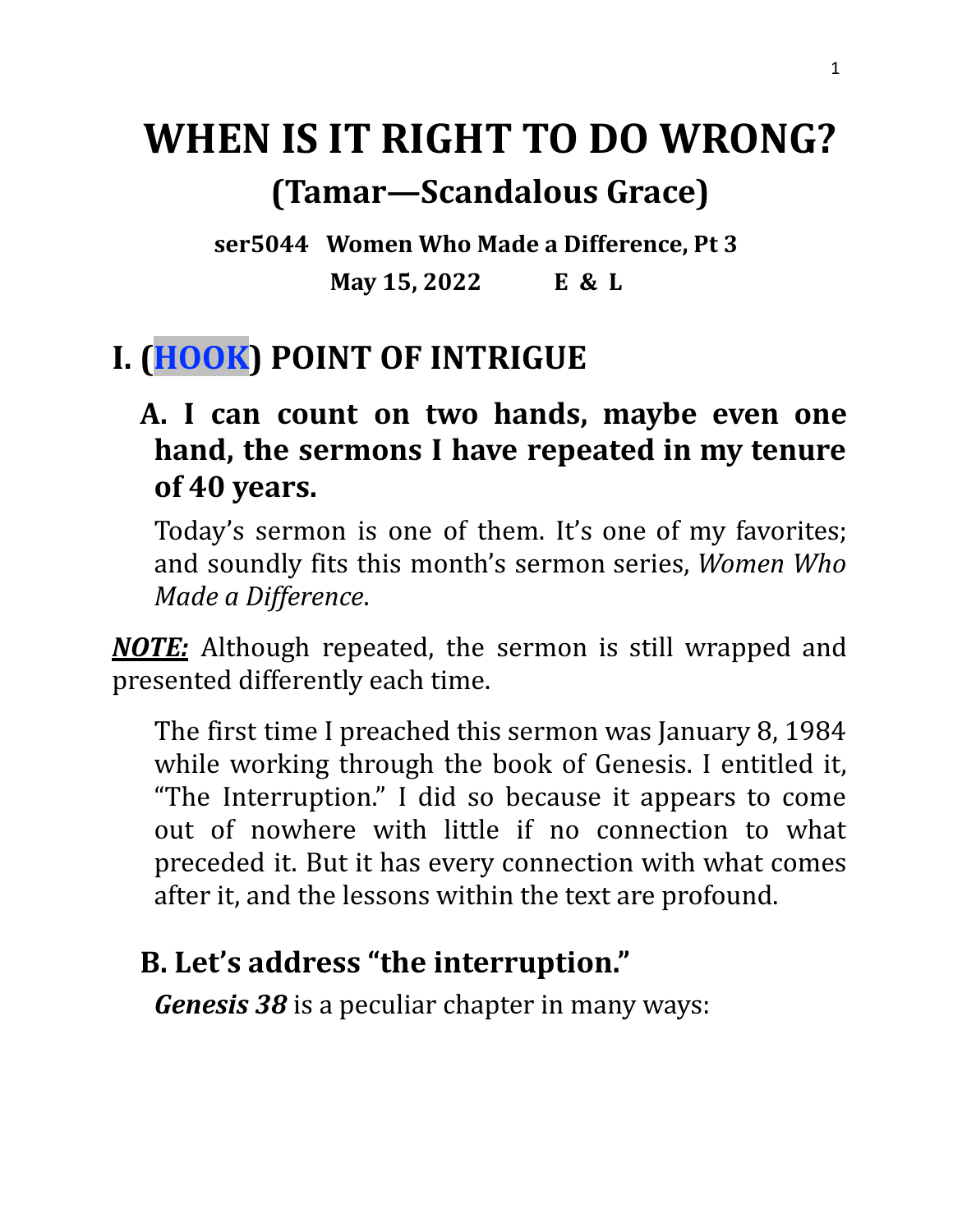**1.** It interrupts the narrative of Joseph, beloved son of Jacob, leaving him at the home of Potiphar (Captain of Pharaoh's army) without explanation.

**2.** If it were found in between *Isaiah chapters 40* and *41* it might make more sense. Not chronologically, but because *Isaiah 40* is the perfect preface. (**Let's look at it.**)

## *Isaiah 40*: *12-31 (selected)*

**<sup>12</sup>** Who has measured the waters in the hollow of His hand, or with the breadth of His hand marked off the heavens?

Who has held the dust of the earth in a basket, or weighed the mountains on the scales and the hills in a balance?

**<sup>13</sup>** Who can fathom the Spirit of the LORD, or instruct the LORD as His counselor?

*ISAIAH 55:8* God says, "For My thoughts *are* not your thoughts, nor *are* your ways My ways," says the LORD.

**<sup>23</sup>** He brings princes to naught and reduces the rulers of this world to nothing.

*LISTEN, WAR IS UGLY, AND NO ONE WANTS TO SEE INNOCENT CITIZENS IN ANY COUNTRY DIE*—UKRAINE, RUSSIA, ETHIOPIA, IRAQ, LIBYA … WHEREVER. Yet, let us never forget that God is sovereign over the affairs of men and rules over nations (**Daniel 4:17**). (**Let's continue with our text**)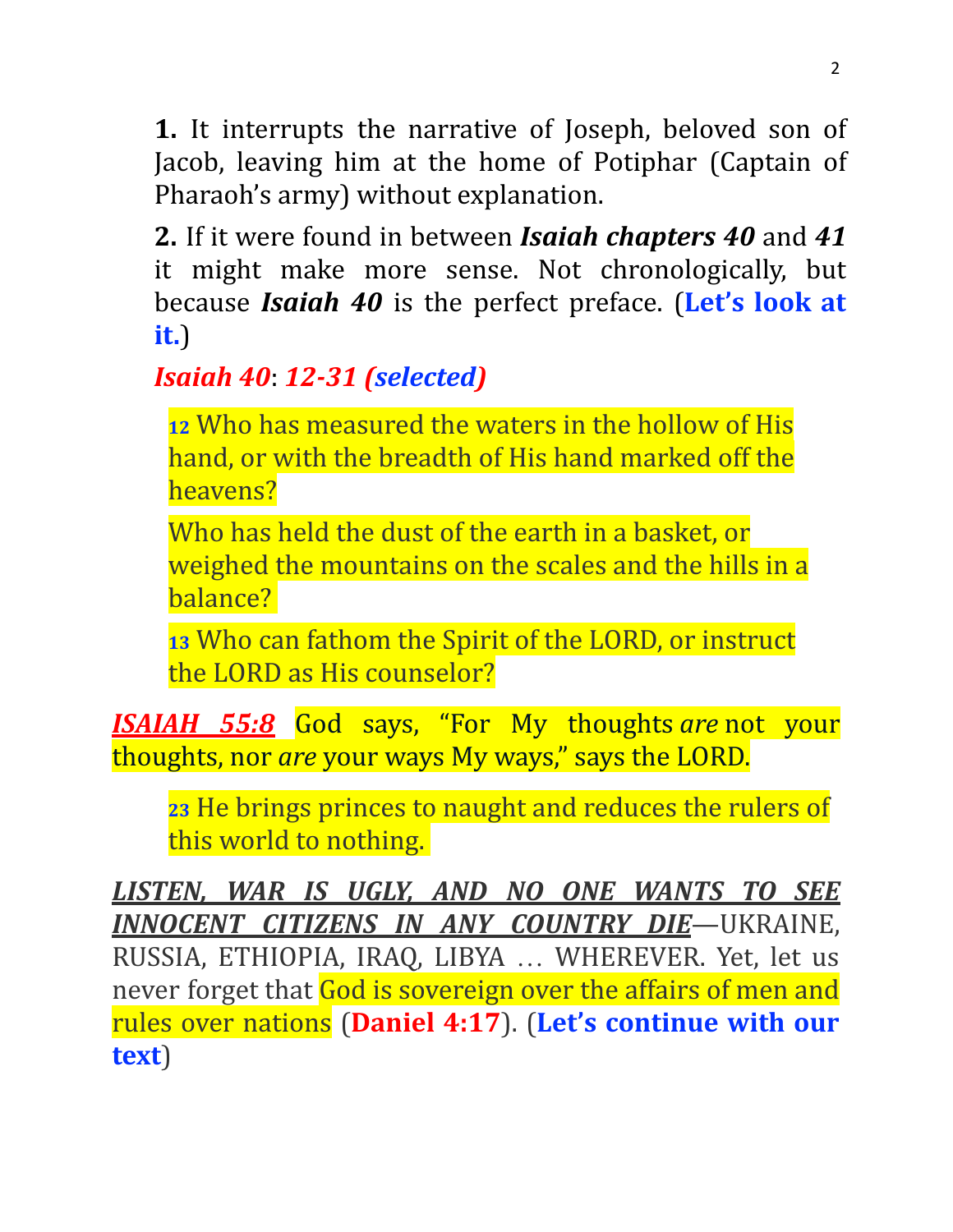**<sup>25</sup>** "To whom will you compare Me? Or who is My equal?" says the Holy One.

**<sup>31</sup>** … \*those who hope in the LORD will renew their strength. **(\*repeat with me)**

**3.** This verse (Isaiah 40:31), describes our lead character in today's sermon—Tamar, daughter-in-law to Judah, the 35<sup>th</sup> great-grandfather of Jesus the Messiah, and daughter of a priest.

## **II. (BOOK) THE TEXT — RIGHTEOUS PROSTITUTION**

*Genesis 38* **[1](https://biblehub.com/genesis/38-1.htm)**About that time, Judah left his brothers and settled near a man named Hirah, an Adullamite. **[2](https://biblehub.com/genesis/38-2.htm)**There Judah saw the daughter of a Canaanite man named Shua, and he took her as a wife and slept with her. [Don't be shocked...that's usually what married people do. ☺] **[3](https://biblehub.com/genesis/38-3.htm)** So she conceived and gave birth to a son, and Judah named him Er. **[4](https://biblehub.com/genesis/38-4.htm)**Again she conceived and gave birth to a son, and she named him Onan. **[5](https://biblehub.com/genesis/38-5.htm)**Then she gave birth to another son and named him Shelah … .

(**PRESS THE SAVE BUTTON**: Shua gives her husband, Judah, three sons: Er, Onan, and Shelah.)

#### **A. Judah's transgressions**

The first two verses of this narrative reveal four costly mistakes made by Judah:

**1.** He leaves the shelter of the Church (Abraham's family—(**v1**) and moves to or near Abdullah, a Canaanite city.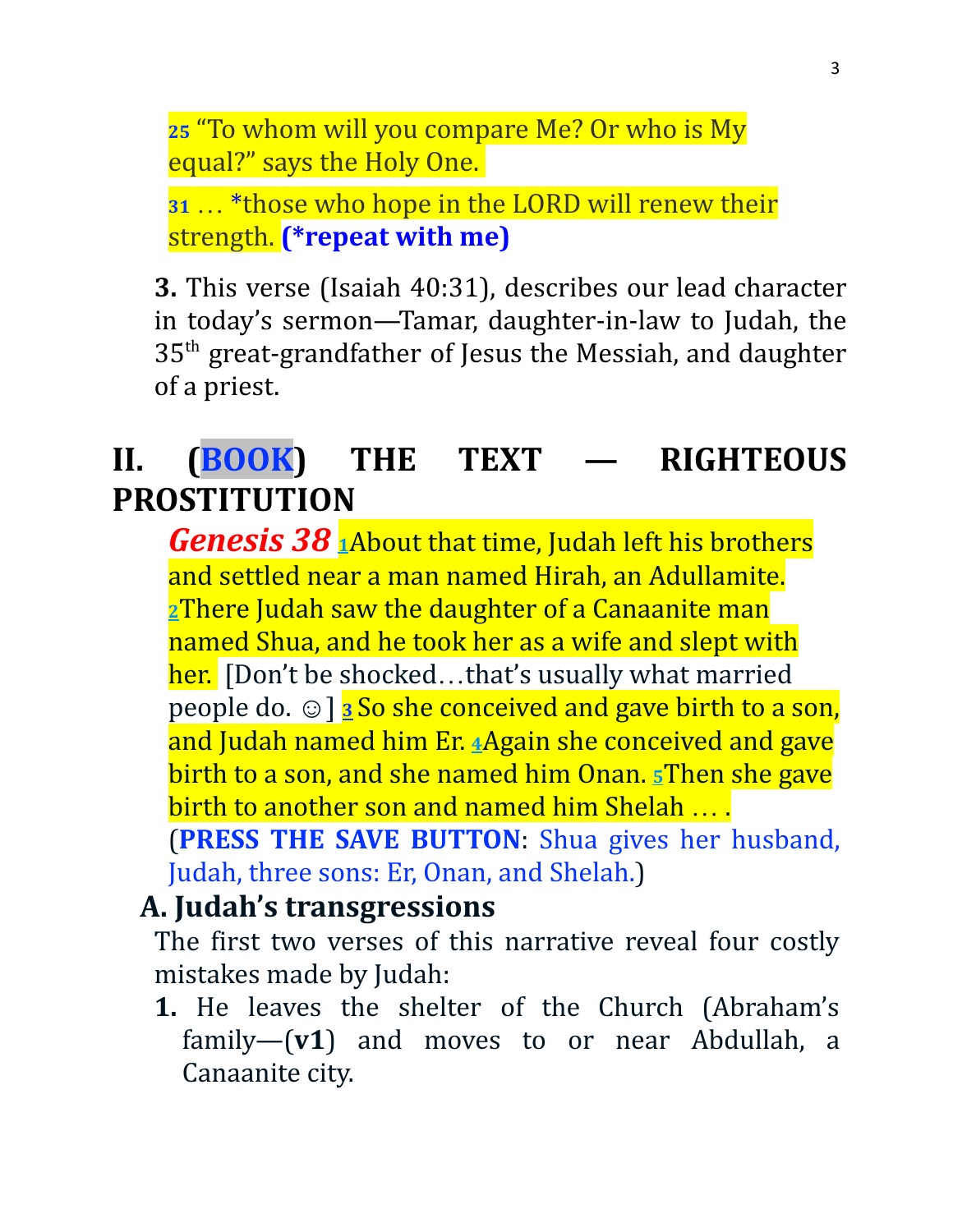- **2.** He takes a woman as his wife because of her looks (**v2**)—I know, you say, "What's wrong with that?" We'll get there.
- **3.** He enters business with a non-believer, Hirah.
- **4.** He marries a non-believer (**2 Cor 6:14**). God is specific in both the Old and New Testaments—do not be unequally yoked.

#### **B. Let's look into the mirror.**

Have you been there?

- **1.** Left the shelter of the Church?
- **2.** Took a spouse because of his or her looks, only to find out later that what looked good in the beginning doesn't look so good now.
- **3.** Entered a business partnership with a non-believer?

*NOTE*! You can enter into a business partnership with a believer and it does not end up the way you think it should. That's life! But starting with the same value system is a big plus.

**4.** Married a non-believer?

*NOTE*! My years of ministry have revealed that nine times out of ten, when a believer marries a non-believer it's a horror story and not a "happy ending."

#### **C. Back to our narrative.**

**[6](https://biblehub.com/genesis/38-6.htm)**Now Judah acquired a wife for Er, his firstborn, and her name was Tamar.

*NOTE:* Judah does a better job selecting a wife for his first born than he did for himself. The nature of her suggested death reveals she is the daughter of a priest, and as the text will reveal, a woman desiring what God desires.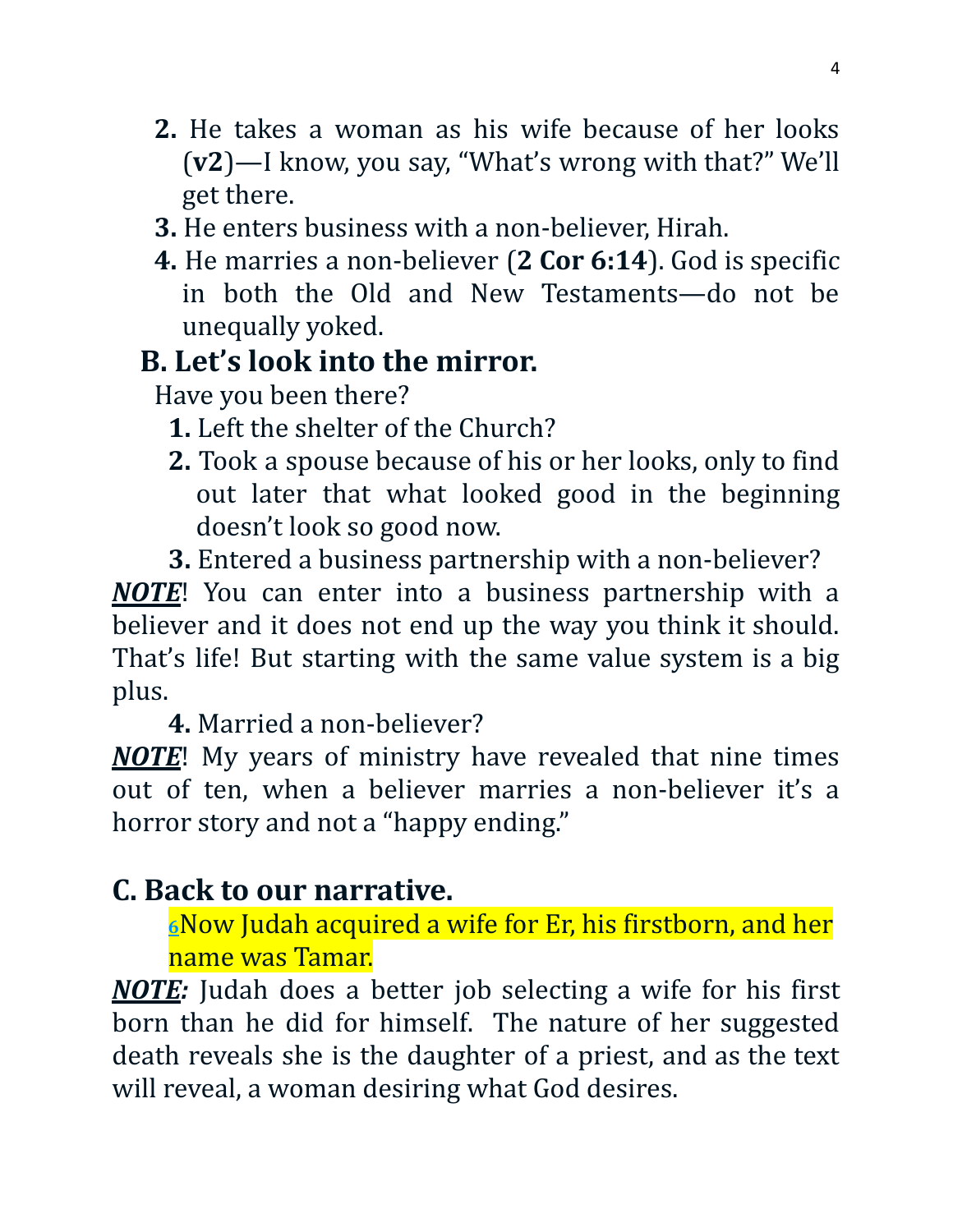*NOTE 2:* Guys, you can never go wrong if you choose a wife who wants what God wants. And, ladies, you can never go wrong choosing a man who wants what God wants. (**Back to our text.**)

**[7](https://biblehub.com/genesis/38-7.htm)**But Er, Judah's firstborn, was wicked in the LORD's sight; so the LORD put him to death. **[8](https://biblehub.com/genesis/38-8.htm)**Then Judah said to Onan, "Sleep with your brother's wife. Perform your duty as her brother-in-law and raise up offspring for your brother." **[9](https://biblehub.com/genesis/38-9.htm)**But Onan knew that the offspring would not belong to him; so whenever he would sleep with his brother's wife, he would spill his seed on the ground so that he would not produce offspring for his brother. **[10](https://biblehub.com/genesis/38-10.htm)**What he did was evil in the LORD's sight, so He (God) put Onan to death as well. *NOTE*: We don't have time to further explore the reasons why God put Er to death, but we are going to look into why God put Onan to death.

*Deuteronomy 25: 5-6*

**<sup>5</sup>**When brothers are living together and one of them dies without having had a son, the *[widow](https://www.biblestudytools.com/msg/deuteronomy/25.html)* of the dead brother shall not marry a stranger from outside the family; her husband's brother is to come to her and marry her and do the brother-in-law's duty by her. **<sup>6</sup>**The first son that she bears shall be named after her dead husband so his name won't die out in Israel.

*NOTE*: This scripture is often twisted to fit into a person's position on birth control and masturbation, but this passage has little to do with either. It does, however, have EVERYTHING to do with obeying the sacred commands of God, particularly when it comes to the firstborn, who was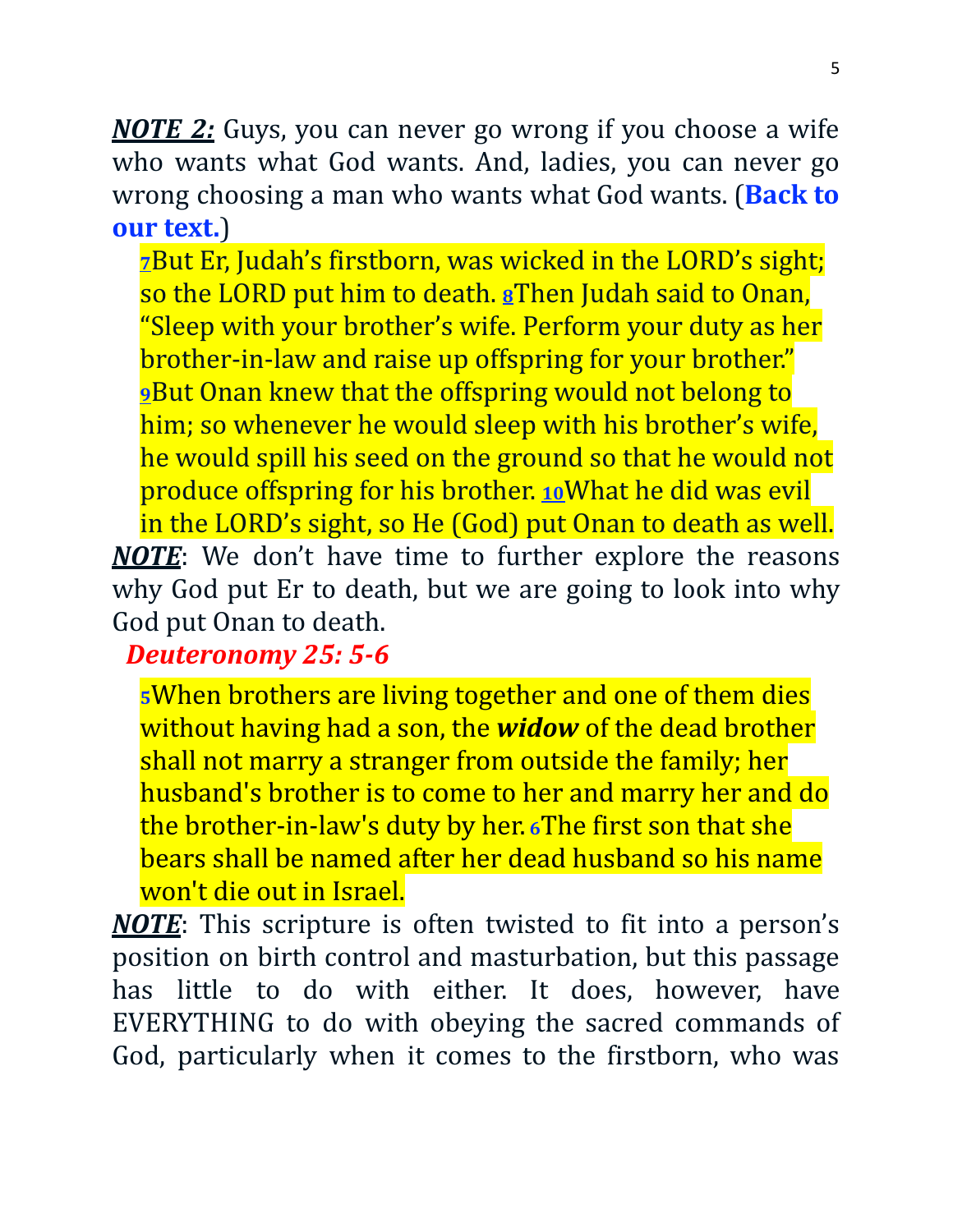eminent to the lineage and birth of Messiah. Recall, Judah is the 35th great-grandfather of Jesus the Christ.

#### **C. (LOOK) The Bible doesn't tell us why Onan refused to produce an heir for his brother.**

**1.** Maybe it was because of his brother's reputation—remember God put him to death.

**2.** Maybe it was because he didn't want another child.

**3.** Maybe it was because he didn't want to be married to Tamar.

Whatever the reason, he profaned a command, which God considered sacred and paid a heavy price—his life and the honor of having his name listed in the genealogy of Christ.

**D. So, in brief, Judah promises Tamar his youngest son—but he does not deliver. (Let's pick up the text.)**



**[12](https://biblehub.com/genesis/38-12.htm)**After a long time Judah's wife, the daughter of Shua, died. When Judah had finished mourning, he and his friend Hirah the Adullamite [his non-Christian business partner] went up to his sheepshearers at Timnah. **[13](https://biblehub.com/genesis/38-13.htm)**When Tamar was told, "Your father-in-law is going up to Timnah to shear his sheep," **[14](https://biblehub.com/genesis/38-14.htm)**she removed her widow's garments, covered her face with a veil to disguise herself, and sat at the

entrance to Enaim, which is on the way to Timnah. For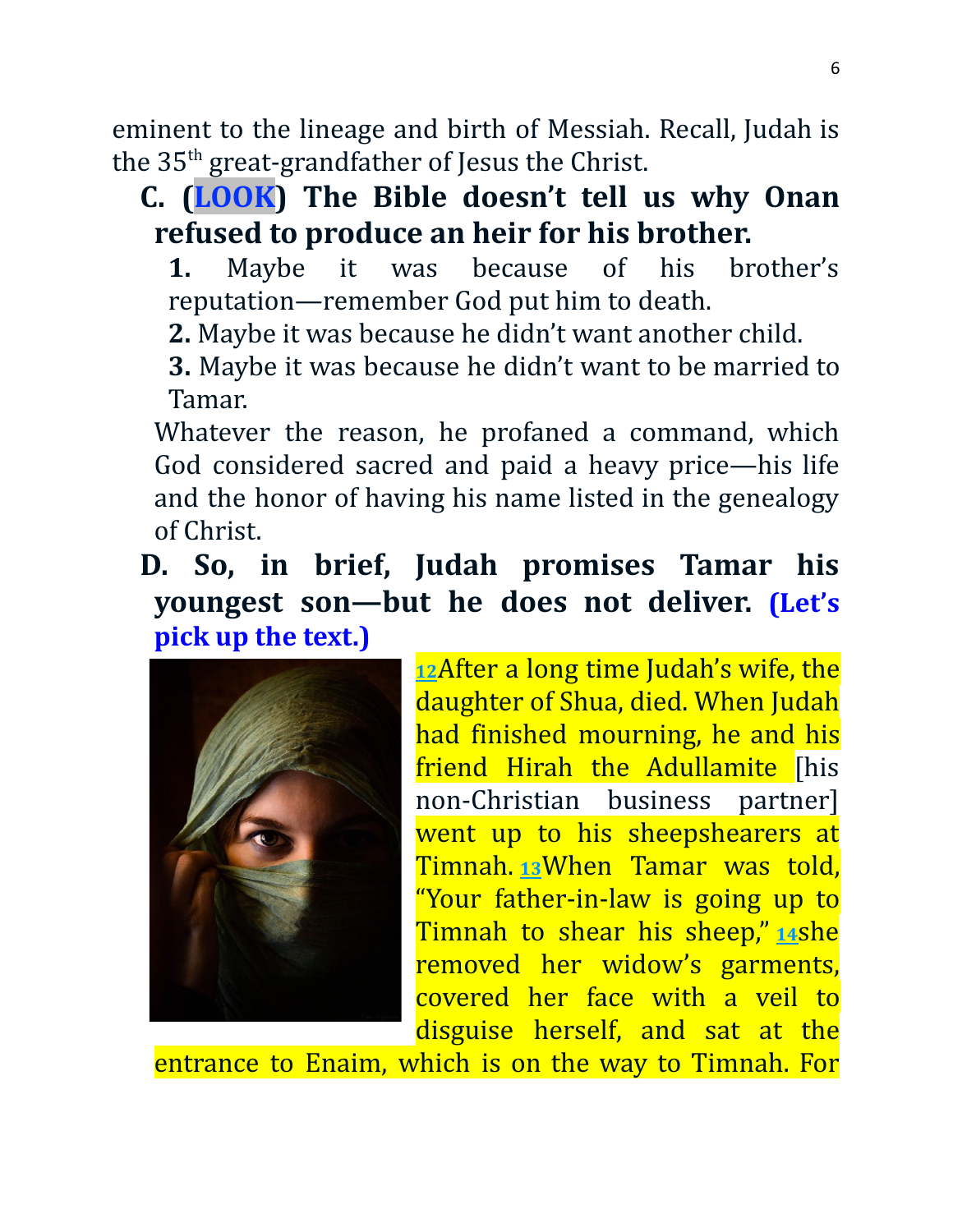she saw that although Shelah had grown up, she had not been given to him as a wife.

**[15](https://biblehub.com/genesis/38-15.htm)**When Judah saw her, he thought she was a prostitute because she had covered her face. **(show photo) [16](https://biblehub.com/genesis/38-16.htm)**Not realizing that she was his daughter in law, he went over to her and said, "Come now, let me sleep with you."

"What will you give me for sleeping with you?" she asked. Judah promises Tamar a young goat but has nothing to give her. So, Tamar asks for a deposit, but it's not just any deposit. In modern day language Tamar asks her father-in-law for his *driver's license, safe deposit key, credit card,* and *signet rin*g—*power of attorney* of his estate (**v18**). Later when Judah sent his business partner to deliver the goat, the townspeople told him there was not, nor had there ever been, a town prostitute at Enaim. (**show photo**)



ons - CC by NO

Not wanting everyone to know what he had done; Judah leaves the situation alone.

Three months later Judah is told that his daughter-in-law, Tamar is pregnant. **(Let's pick up the narrative.)**

**24b** "Bring her out!" Judah replied. "Let her be burned to death!"

*BACKGROUND NOTE*! *Leviticus* 21:9 says, "the daughter of any priest, if she profanes herself by playing the harlot, she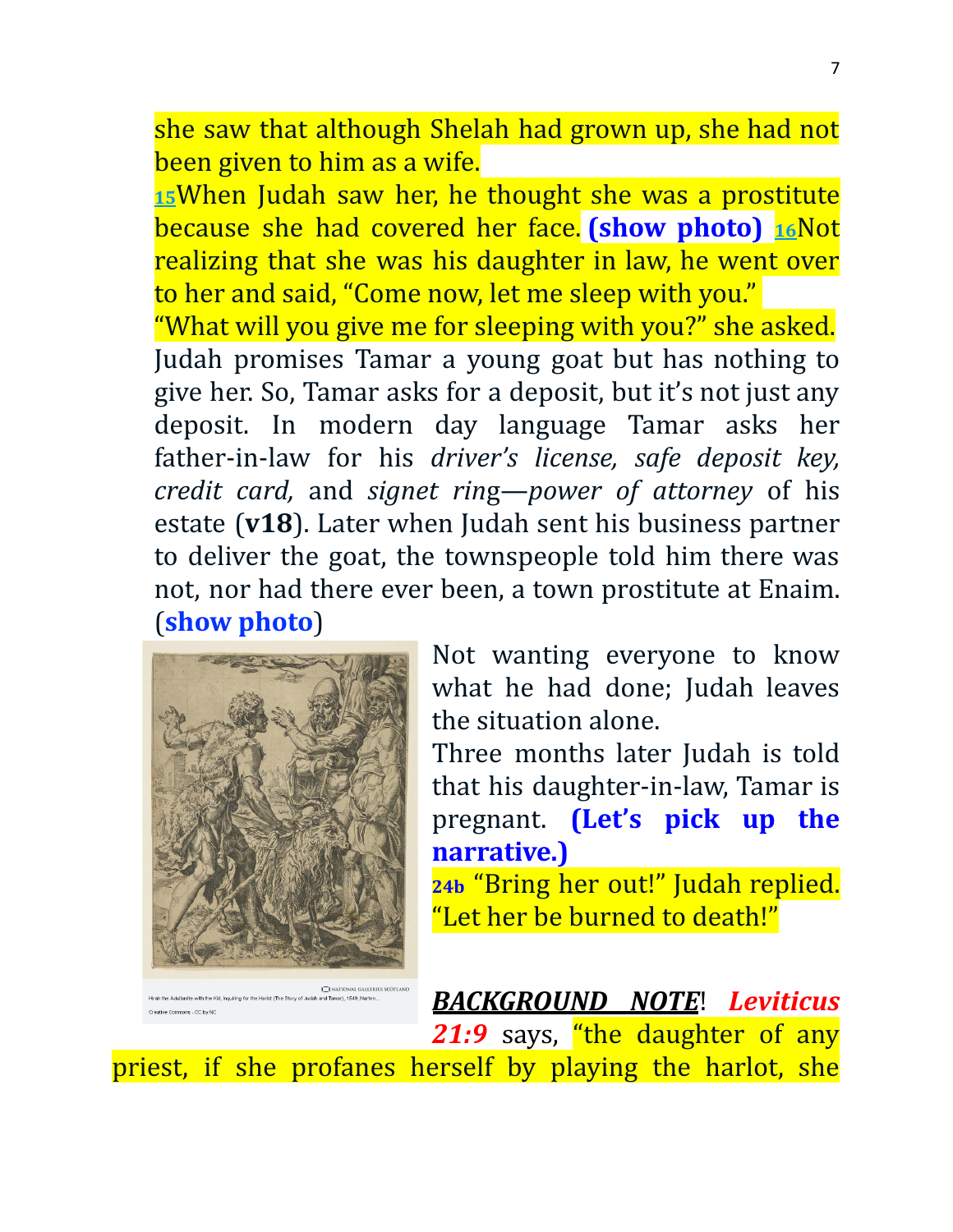profanes her father. She shall be **burned with fire**." **\***emphasis mine (**show photo, p9**)

**E. How** *quick* **we are to judge and** *slow* **to understand.** Furthermore, even as Christians, we can easily live a double standard, as did Judah, but God does not. God is a father to the fatherless and a judge of widows (**Psalm 68:5**). And in this case God rendered Judah *guilty* and Tamar *pardoned*.

*NOTE* I didn't say *innocent but pardoned*. There is a difference.

**[25](https://biblehub.com/genesis/38-25.htm)**As she was being brought out, Tamar sent a message to her father-in-law: "I am pregnant by the man to whom these items belong." And she added, "Please examine them. Whose seal and cord and staff are these?"

**[26](https://biblehub.com/genesis/38-26.htm)**Judah recognized the items and said, "She is more righteous than I, since I did not give her to my son Shelah." And he did not have relations with her again.



**F.** In *verses 27-29* God has the final word: Tamar gives birth to twins, one of which is named in the lineage of Christ.

**IV. (TOOK) MORE RIGHTEOUS THAN I—DOING RIGHT WRONGLY**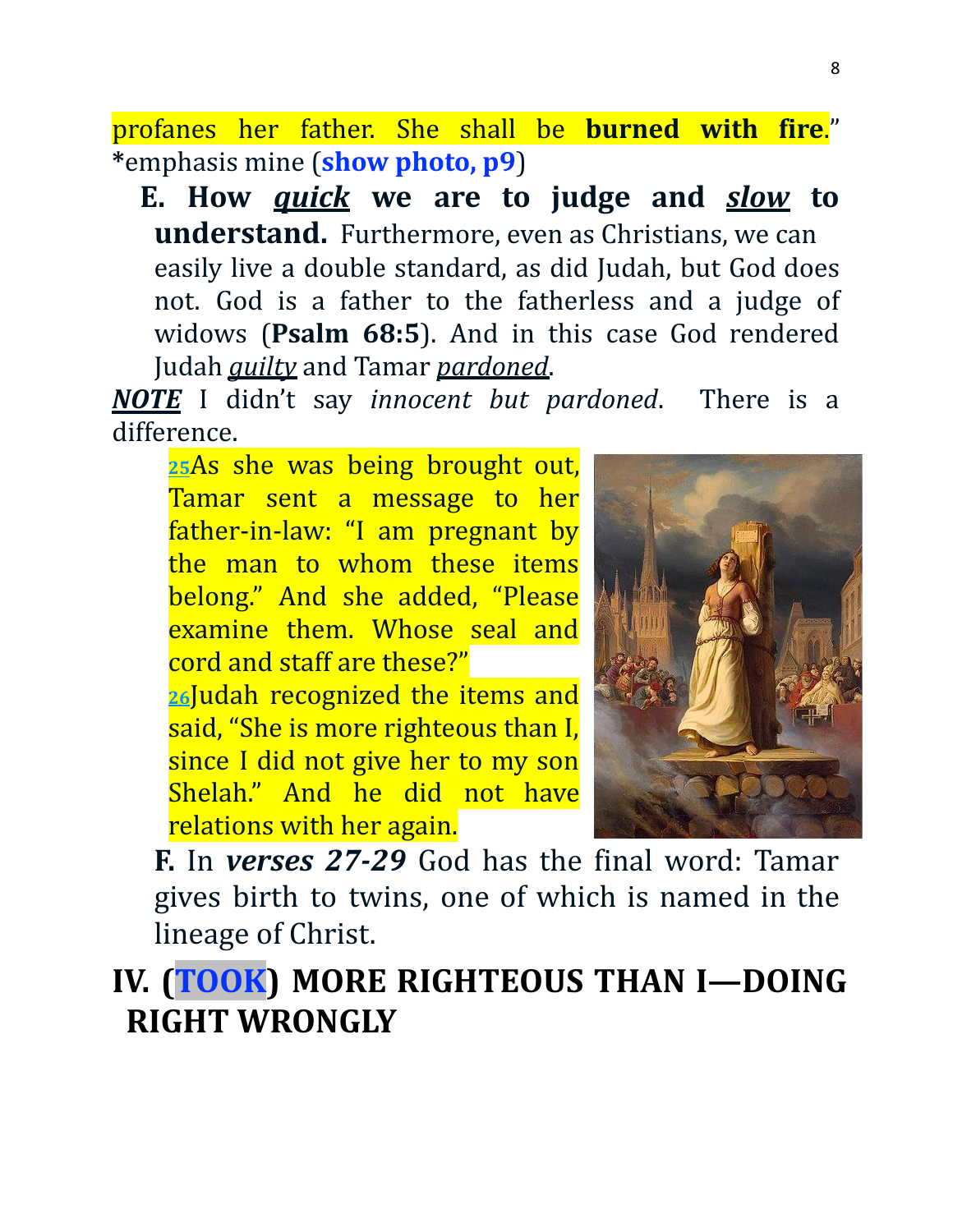**A. Tamar waited patiently for the promise of the LORD.**

**1.** She could have married someone else when she saw that Judah wasn't going to give her his youngest son, but she didn't.

**2.** She knew the family she had married into was "chosen," and she wasn't about to let go of its promised blessing. (Like Jacob, she refused to let go until she received what was promised to her.)

**WHAT IS FAITH?** "Faith is the substance of things hoped for the assurance of things not seen." *Hebrews 11:1*

**3.** When all hope seemed to be gone, rather than give up, by faith (action) she made it happen.

**4.** Her act of prostitution wasn't about sex or money but laying hold of a sacred promise. She had sex with no man after her two husbands had died; and had sex with no man after her solo act of prostitution.

**5.** There are ONLY four women listed in the genealogy of Christ and Tamar is one of them (Ruth, Rahab, Tamar & Mary).

#### *Psalm 111:2-4*

**[2](https://biblehub.com/psalms/111-2.htm)**Great are the works of the LORD;

they are pondered by all who delight in them.

**[3](https://biblehub.com/psalms/111-3.htm)** Splendid and majestic is His work;

His righteousness endures forever.

**[4](https://biblehub.com/psalms/111-4.htm)**He has caused His wonders to be remembered;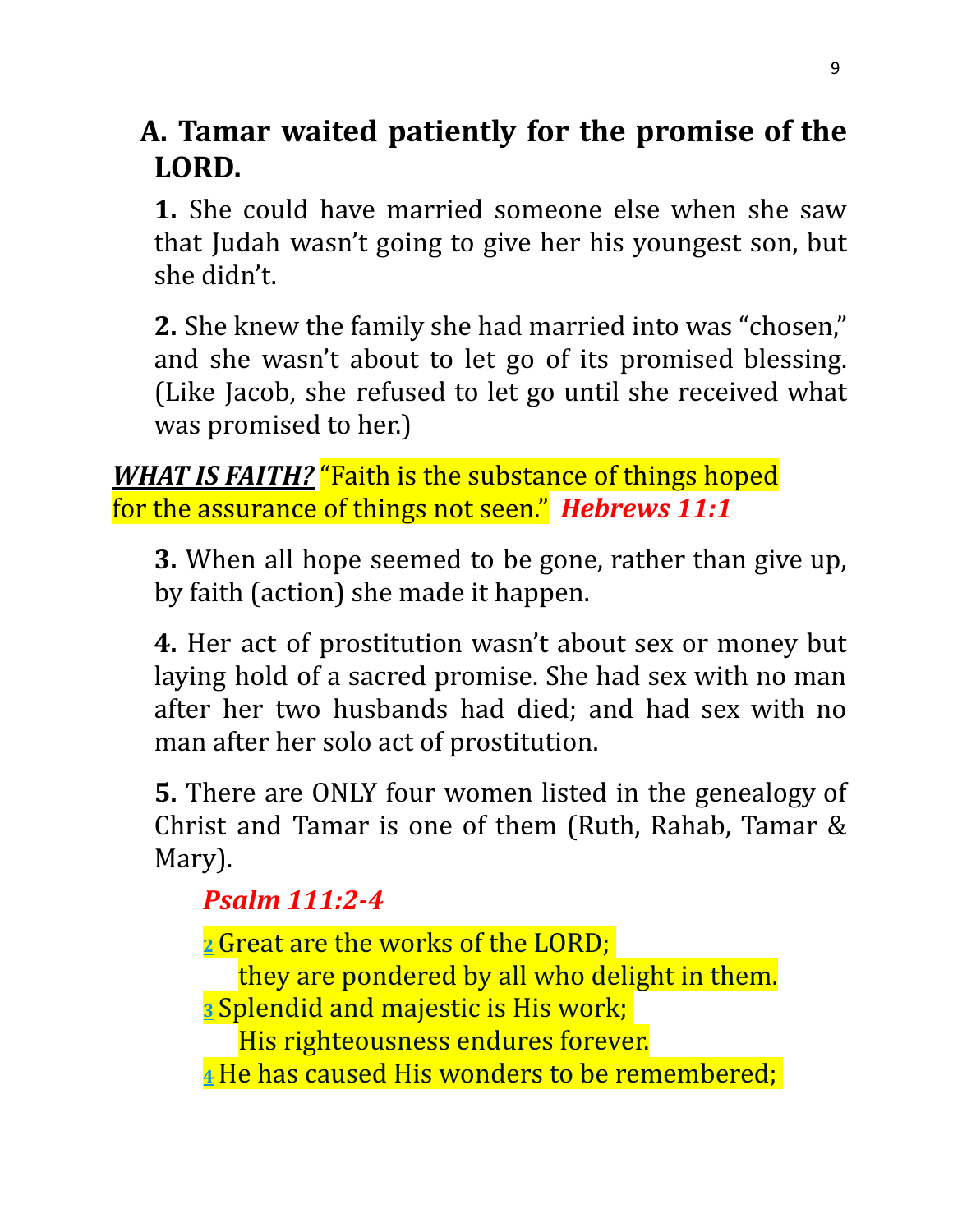the LORD is gracious and compassionate.

**B. We live in an age that wants to coddle those who do wrong rightly, but God honors those who do right, even if they do it wrongly.** If you're going to err, always do so on the side of righteousness.

## **V. INVITATION**

**A. Strangely enough, this story is a picture of "salvation."**

To receive the promise …

- **1.** She discarded her widow's clothing—her righteous claim to an heir.
- **2.** She covered her face, dressing herself as a sinner—salvation commences with the admission that we are sinners and have no claim to righteousness outside of Jesus.
- **3.** She sat at the gate seeking her savior. God tells us, "I love those who love Me, and those who seek Me find Me." *Proverbs 8:17*
- **B. Will you take off your self-righteous clothes (good works) and claim to salvation, and cast yourself solely on the work of Christ?**

*A***dmit**– your sins have separated you from God. *(Psa 14:1-3; Rom 3: 23);*

*B***elieve –** that God did something about your sins through Jesus Christ. (The final Pascal Lamb/Messiah.) *(Lev 17:10; Heb 9: 19-22);*

*C***ommit –** yourself to His righteousness by confessing Jesus as Lord and Savior. *(Isa 53:5; Col 1:22);*